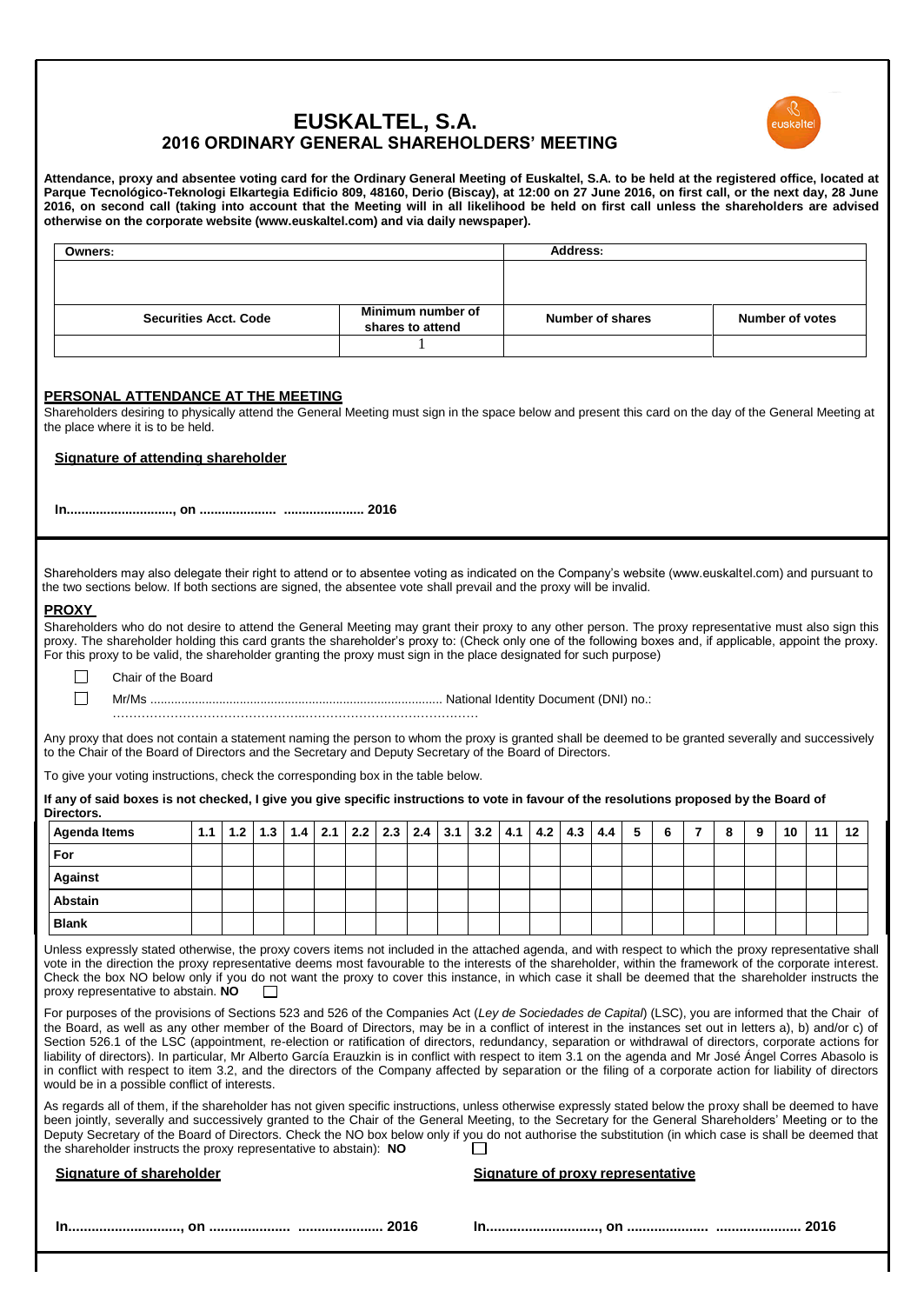# **ABSENTEE VOTING**

Shareholders who do not desire to attend the General Meeting or grant their proxy may cast an absentee vote. Absentee votes cannot be cast for potential proposals that are not included on the agenda.

A shareholder holding this card who desires to cast an absentee vote by mail must mark the corresponding box with an X in accordance with the direction of the shareholder's vote. As regards any of the items on the agenda, if you do not mark any of the boxes provided for such purpose, it shall be deemed that you vote in favour of the proposals made by the Board of Directors.

You must in any event follow the rules included in the announcement of the call to meeting and on the Company's website (www.euskaltel.com) in addition to the provisions of law, the Bylaws and the Regulations for the General Shareholders' Meeting (mark the corresponding boxes with an X):

| Agenda Items   |  |  | 1.1   1.2   1.3   1.4   2.1   2.2   2.3   2.4   3.1   3.2   4.1   4.2   4.3   4.4   5 |  |  |  |  | 6 | -8 | 9 | 10 | 11 | 12 |
|----------------|--|--|---------------------------------------------------------------------------------------|--|--|--|--|---|----|---|----|----|----|
| For            |  |  |                                                                                       |  |  |  |  |   |    |   |    |    |    |
| <b>Against</b> |  |  |                                                                                       |  |  |  |  |   |    |   |    |    |    |
| <b>Abstain</b> |  |  |                                                                                       |  |  |  |  |   |    |   |    |    |    |
| <b>Blank</b>   |  |  |                                                                                       |  |  |  |  |   |    |   |    |    |    |

As regards items not included on the attached agenda, unless expressly stated otherwise below, proxy representation shall be deemed to have been granted jointly, severally and successively to the Chair, to the Secretary and to the Deputy Secretary of the Board of Directors, applying the rules on direction of the vote and substitution in case of conflict of interest contained in the "Proxy" section of this card. Check the NO box below only if you oppose granting the proxy and do not authorise the substitution (in which case is shall be deemed that the shareholder abstains with respect to such proposed resolutions): **NO**

### **Signature of voting shareholder**

**In............................., on ..................... ...................... 2016**

### **PROTECTION OF PERSONAL DATA**

Euskaltel, S.A. shall be responsible for the personal data made to appear in this Attendance Card and provided at the General Meeting (and that may be included in files owned thereby) for the implementation, management and control of the exercise of the rights of the shareholder (in whose favour this Card has been issued) at the General Meeting, the management and control of the holding and dissemination of the General Meeting, and compliance with legal obligations. The data that the attendee (the shareholder or any proxy representative thereof) will be made available to the notary who is to attend the General Meeting, and may be made available to third parties in the exercise of their right to receive information laid down in the law or be made accessible to the public to the extent that they are included in the information available on the corporate website (www.euskaltel.com) or are stated at the General Meeting, the proceedings of which may be recorded by audiovisual means and broadcast on such website. By attending the General Meeting, the attendee consents to such recording and broadcast. The owners of the personal data may request, access, correct and cancel their data or object to certain processing, all as appropriate under Organic Law 15/1999 of 13 December on the Protection of Personal Data, by a written communication attaching identifying documentation and referencing "Personal Data" to the Shareholder Service Office, by post to the registered office of Euskaltel, S.A. at Parque Tecnológico- Teknologi Elkartegia, Edificio 809, 48160, Derio (Biscay) or to the email address [accionista@euskaltel.com.](mailto:accionista@euskaltel.com)